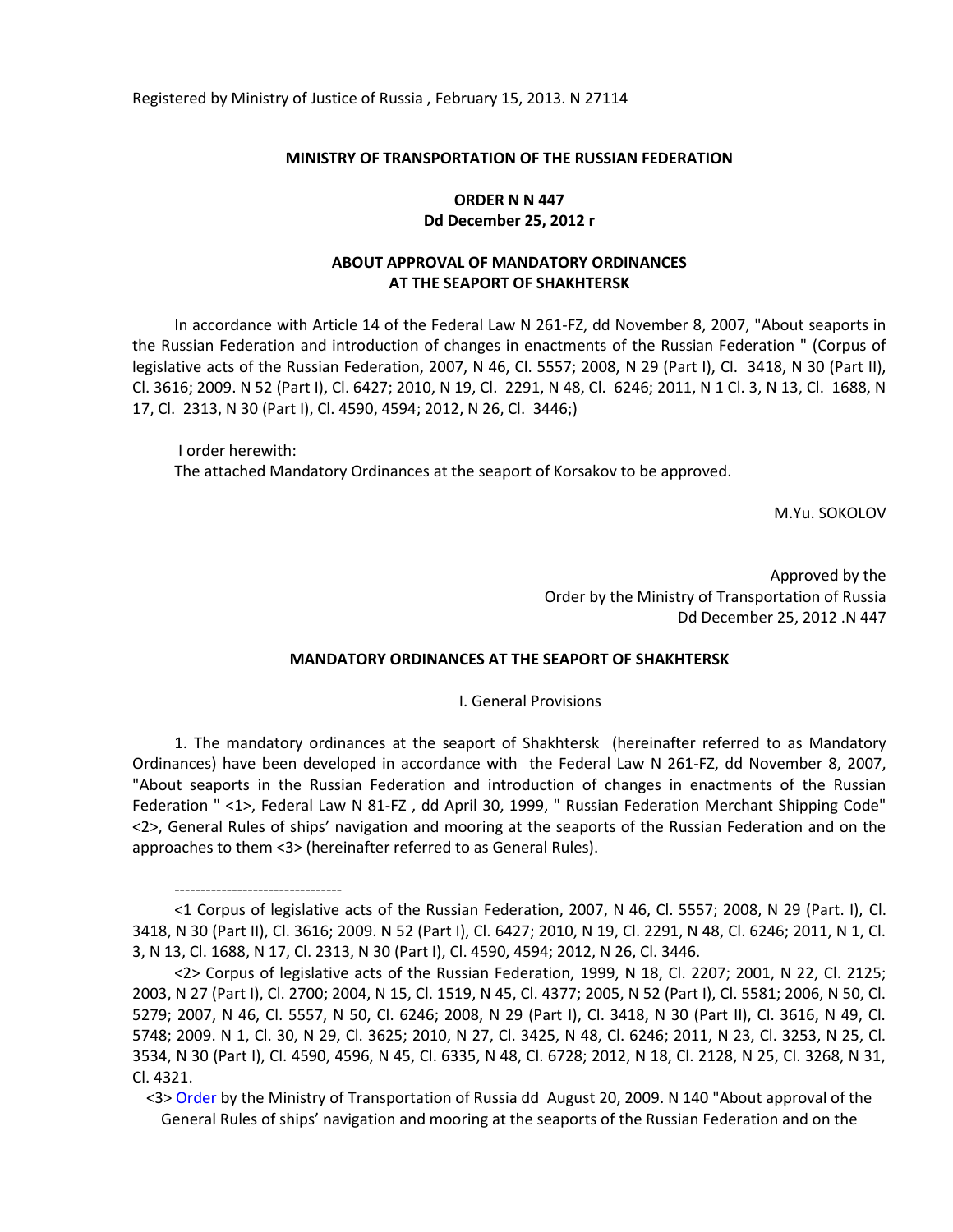approaches to them " (registered by the Ministry of Justice of Russia on September 24, 2009 , Registration No. 14863) with the changes introduced acc. to th[e Order](consultantplus://offline/ref=6FCCD57E313D281E5414E7EC2FE8CBCCD22D051AEAB96D7B7AA89EDC30aAB4G) by the Ministry of Transportation of Russia dd March 22 , 2010, N 69 (registered by the Ministry of Justice of Russia on April 29, 2010., Registration No. 17054).

2. These Mandatory Ordinances contain the description of the seaport of Shakhtersk (hereinafter referred to as seaport); rules of calling of ships at the seaport and departure of ships from the seaport; rules of ships' navigation within the seaport water area; description of the coverage by the system of the ships' navigation management system and rules of ships' navigation within this area; rules of ships' mooring at the seaport and location of the mooring points; rules of ensuring of environmental safety, compliance with quarantine requirements at the seaport; rules of using special communication facilities within the territory and water area of the seaport; data of the seaport boundaries; data of the limits of operational zone of A2 sea area of Global Maritime Distress and Safety system (hereinafter referred to as GMDSS); data of technical feasibility of the seaport in respect of acceptance of ships; data of the navigation period; details of the compulsory ship pilotage area; data of depths within the seaport water area; data of hazardous cargo handling; data of transmission of information by captains of ships staying at the seaport, in case of arising of a hazard of unlawful interference at the seaport; data of transmission of navigational and hydrometeorological information to the captains of ships staying at the seaport; other information provided for by the Russian Federation normative legal acts for merchant shipping.

3. These Mandatory Ordinances are subject to execution by ships regardless of their nationality and departmental subordination, as well as by physical and legal persons regardless of their organizational and legal form and the form of property, performing any activities at the seaport.

4. Ships' navigation at the seaport and on approaches to it and ships' stay within the seaport water area shall be performed in accordance with the General Rules and these Mandatory Ordinances.

### II. Description of the Seaport

5. The seaport is situated on the eastern coast of the Gulf of Tatary in the Gavrilov Gulf between the Cape of Gavrilov and the Cape of Nizmenny.

6. The boundaries of the seaport are allocated by the directive of the Russian Federation Government dd October 5, 2010 г. N 1676-р <1>.

--------------------------------

<1> Corpus of legislative acts of the Russian Federation, 2010, N 41 (Part II), Cl. 5278.

7. The seaport of Shakhtersk includes the roads, the inner harbour and three sea terminals: Boshnyakovo, situated southward of the Avgustovka River; Uglegorsk, situated southward of the Uglegorka River and Krasnogorsk situated at the mouths of the Krasnogorka and the Ainskaya Rivers.

The section of the seaport water area near the sea terminal of Uglegorsk includes three cargohandling areas: Northern cargo area, Southern cargo area and berth N 8 in the Uglegorka River.

Data of technical feasibility of the seaport in respect of acceptance of ships is given in Chapter  $X$  of these Mandatory Ordinances and in Appendix N 1 to these Mandatory Ordinances.

8. In the seaport water area, winds of S, SW, W, NW and N directions prevail.

Sea level fluctuations under the influence of tidal phenomena are observed from time to time.

In the section of the seaport water area near the sea terminal of Boshnyakovo, the level fluctuations reach 0.4 to 1 metre.

In the section of the seaport water area near the sea terminal of Uglegorsk the level fluctuations reach 0.8 to 1 metre.

9. Navigation at the seaport is seasonal, the seaport is freezing.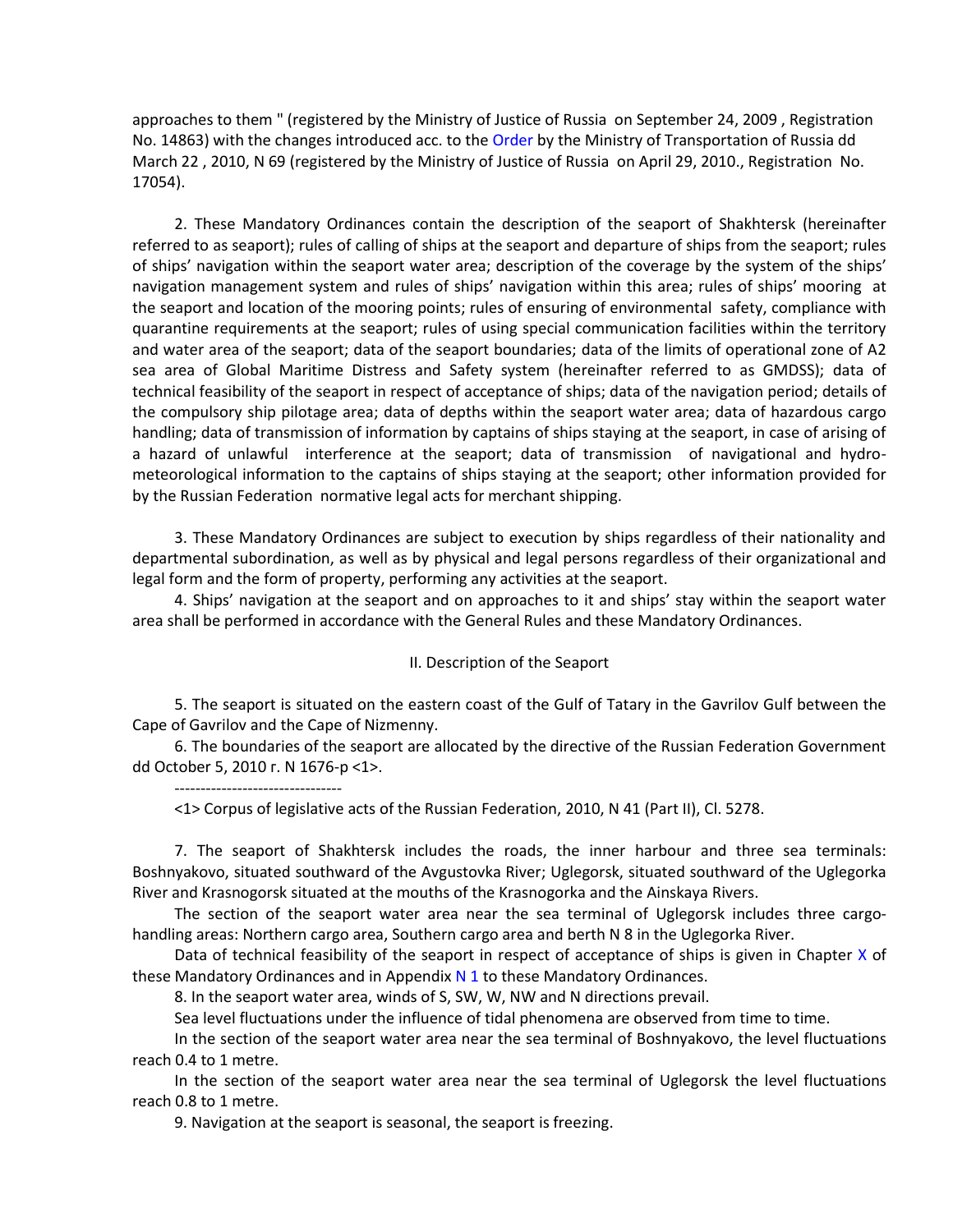10. Navigation at the seaport starts upon completion of ice drifting and stops with freezing-up.

11. The beginning and end of navigation at the seaport is announced by the Harbour Master.

12. The seaport operates round-the-clock and has a permanent cargo multiple control point to let go past through the state border of the Russian Federation <1>.

<1> Directive of the Russian Federation Government dd November 20, 2008, N 1724-р (Code of Legislation of the Russian Federation, 2008, N 49, Cl. 5844).

13. The seaport and the sea terminals are not places of refuge for ships in stormy weather, excluding ships, performing servicing and supply operations for the seaport infrastructure facilities (hereinafter referred to as port fleet ships).

14. The seaport is included in the operational area of А2 sea district of the GMDSS.

15. The details of the Very High Frequency (hereinafter referred to as VHF) communication channels, used at the seaport, are given in Appendix N 2 to these Mandatory Ordinances.

16. The details of the anchorage points of the seaport are given in Appendix  $N$  3 to these Mandatory Ordinances.

17. The seaport performs operations with bulk, general and timber cargoes.

18. The seaport has facilities for replenishment of food stock, diesel and fresh water and for acceptance of waste.

19. The details of the compulsory ship pilotage area at the seaport are given in Appendix  $N$  4 to these Mandatory Ordinances.

20. Ships at the seaport are provided with tug boat servicing.

--------------------------------

Data of the minimum number and capacity of tugs for mooring ships at the seaport is given in Appendix N 5 to these Mandatory Ordinances.

21. The details of sections of the seaport water area and terminals are given in Appendix  $N$  6 to these Mandatory Ordinances.

III. Rules of Ships' Calling at the Seaport and Sailing from the Seaport

22. The information about a ship's calling at the seaport and sailing from the seaport shall be transferred to the seaport Harbour Master on the website[: www.portcall.marinet.ru.](../../../../../AppData/Local/Temp/www.portcall.marinet.ru)

23. Official registration of ship's calling at the seaport and departure from the seaport is performed daily on a twenty-four-hour basis.

24. Official registration of ships at the seaport and sea terminal roads is allowed at the wind speed not exceeding 12 m/sec and wave height not exceeding 1 metre.

IV. Ships' Navigation Rules Effective within the Seaport Water Area

25. At the seaport, the system of permits for sailing and moorage of ships according to the schedule of ships' traffic and arrangement at the seaport is effective.

The schedule of ships' traffic and arrangement at the seaport is approved by the seaport Harbour Master at 10.00 daily basing on the information about the ship's call, transferred in accordance with Item 22 of these Mandatory Ordinances.

26. Before the ship starts moving, she shall request the permit from the seaport Harbour Master on VHF Channel 9.

27. Ships entering the inner harbour of the seaport, inner harbour of the Northern cargo area and inner harbour of the Southern cargo area of the seaport water area section near the sea terminal of Uglegorsk, the inner harbour of the seaport water area section near the sea terminal of Boshnyakovo and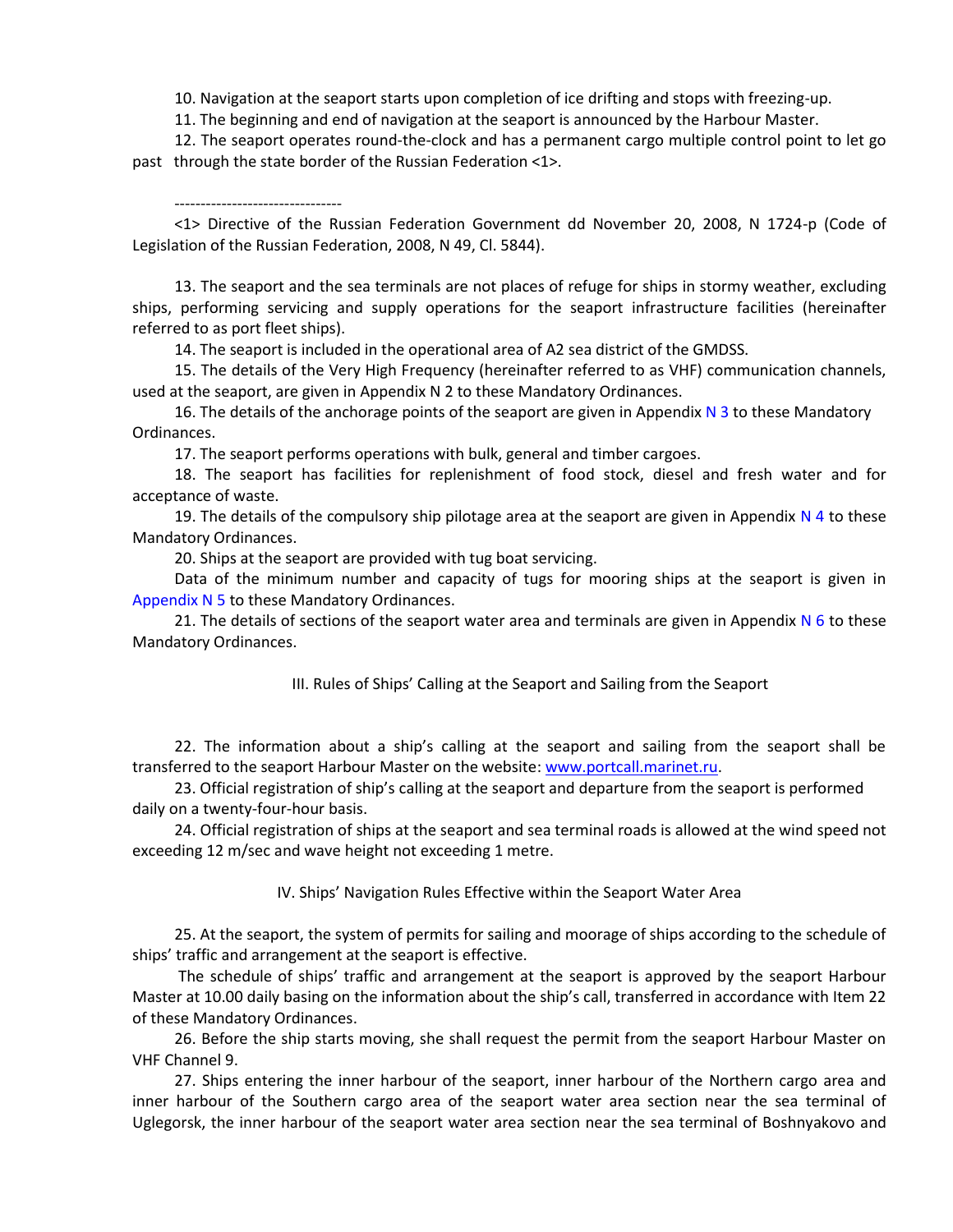the inner harbour of the seaport water area section near the sea terminal of Krasnogorsk, shall make way for the ships sailing from the inner harbours of the above areas.

28. Ships are allowed to enter the seaport inner harbour, the inner harbour of the Northern cargo area and inner harbour of the Southern cargo area of the seaport water area section near the sea terminal of Uglegorsk, the inner harbour of the seaport water area section near the sea terminal of Boshnyakovo and the inner harbour of the seaport water area section near the sea terminal of Krasnogorsk round –the-clock at the wave height not exceeding 1.5 metres, the wind speed not exceeding 12 metres per second and visibility of at least two cable lengths.

29. Sailing of ships having no radar navigation system or having a defective radar navigation system is not allowed in the seaport and the sea terminal water areas.

30. Ships must proceed with the minimum speed enough to head on when passing by the vessels at the berths or and the areas of the inner harbour of the seaport where underwater and diving works are being performed.

31. For self-propelled ships with the GRT of 500 and above and the length of 40 metres and above, the towing support when mooring and re-mooring is compulsory.

32. In the seaport water area, towing is allowed only astern of the towing vessel. The length of the towing line must not exceed 30 metres.

33. Towing of all non- self-propelled ships with the GRT exceeding 200 shall be carried out with two tug-boats.

34. In the seaport water area, small-size, sport sailing and pleasure vessels, excluding the port fleet crafts, are prohibited to:

approach to the ships anchored or staying on roads N 1, 2, 3, 4 of the seaport;

sail in the seaport anchorage areas;

sail and stay in the seaport inner harbour, the inner harbour of the Northern cargo area and inner harbour of the Southern cargo area of the seaport water area section near the sea terminal of Uglegorsk, the inner harbour of the seaport water area section near the sea terminal of Boshnyakovo and the inner harbour of the seaport water area section near the sea terminal of Krasnogorsk.

35. The pilot embarkation onboard the ship / disembarkation from the ship shall be performed at the point with the coordinates of 49°10.30' N and 142°02.00' E or in the area of anchorage N 1, and at the seaports berths.

36. The pilot embarkation onboard the ship / disembarkation from the ship is allowed at the wave height not exceeding 1 metre and the wind speed not exceeding 12 metres per second .

37. The following vessels, excluding the vessels having hazardous cargo onboard, are exempted from compulsory pilotage:

small-size and sport sailing crafts;

ships with the GRT less than 500;

port fleet crafts.

38. Performance of cargo operations at the wind speed exceeding 12 metres per second and the wave height exceeding 1 metre on roads N 1, 2, 3, 4 of the seaport is prohibited.

> V. Description of the Ships' Traffic Control Area and Ships' Navigation Rules Effective within the Area

39. The seaport water area is the area covered by the seaport ships' traffic control system.

40. The ships' traffic within the water area is controlled by the seaport Harbour Master.

41. Ships proceeding to the seaport, shall start radio communication the seaport Harbour Master on VHF operational Channel 9, call sign "Korabl".

42. Ships proceeding to the seaport water area near the sea terminal of Uglegorsk, shall start radio communication the seaport Harbour Master on VHF operational Channel 9, call sign " Uglegorsk -radio-5".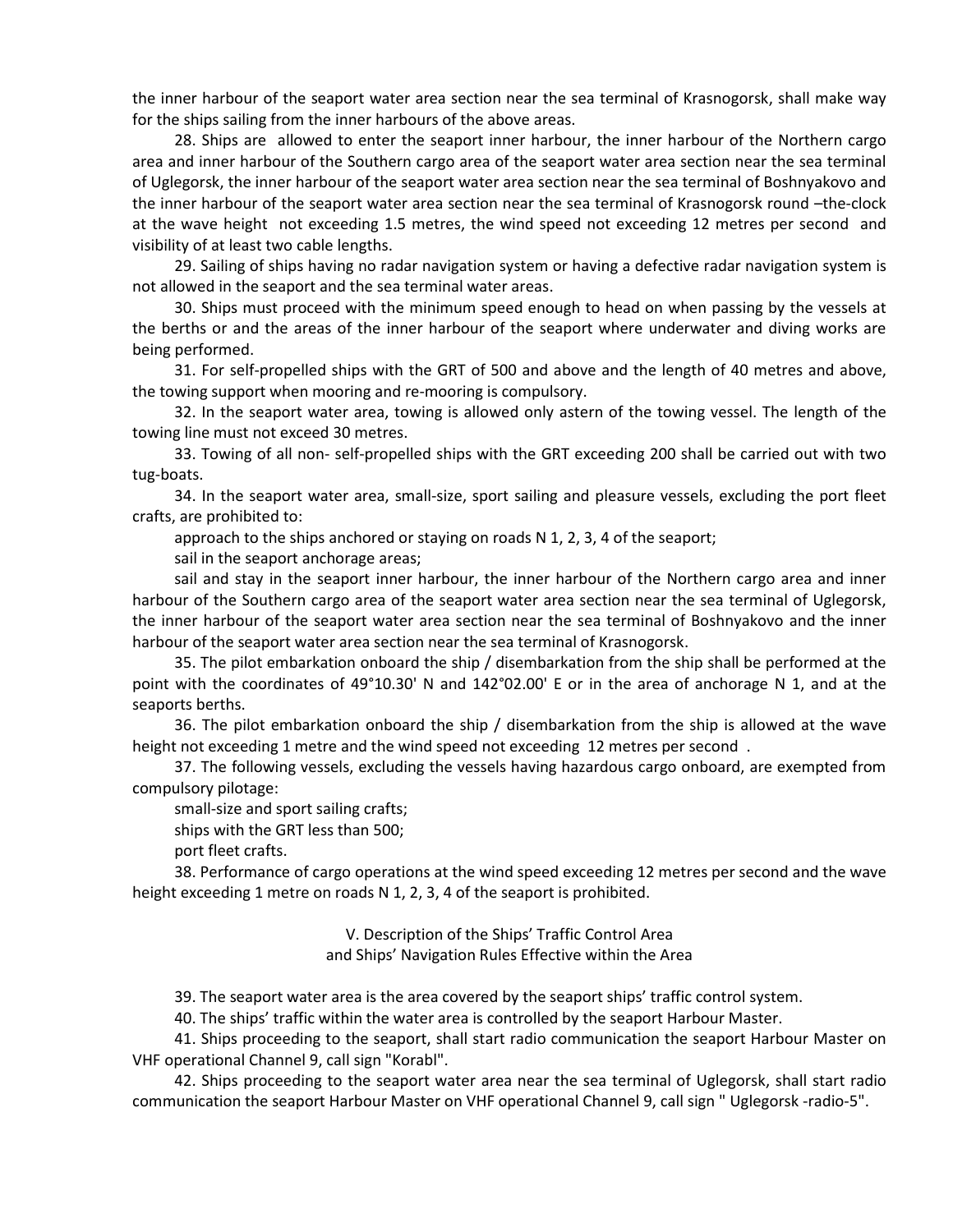43. Ships proceeding to the seaport water area near the sea terminal of Boshnyakovo, shall start radio communication the seaport Harbour Master on VHF operational Channel 9, call sign "Korabl-2".

44. Ships proceeding to the seaport water area near the sea terminal of Krasnogorsk, shall start radio communication the seaport Harbour Master on VHF operational Channel 9, call sign " Krasnogorsk - radio - 1".

VI. Rules of Ships' Mooring at the Seaport and Location of Mooring Points

45. Mooring of ships at the seaport shall be carried out at the seaport anchorages, the details of which are given in Appendix  $N$  3 to these Mandatory Ordinances.

46. Ship's mooring to the berth shall be provided by mooring workers, the number of which depends on the gross tonnage of the ship and is rated as follows:

for a ship with the GRT under 300 -1 mooring worker;

for a ship with the GRT of 301 to 1500 – 2 mooring workers;

for a ship with the GRT of 1501 to 2500 - 3 mooring workers;

for a ship with the GRT of 2501 to 5000 - 4 mooring workers

for a ship with the GRT exceeding 5000 - 6 mooring workers, and the mooring crew leader. The mooring crew leader shall be provided with radio communication with the ship.

47. At the wind speed exceeding 12 metres per second, ships staying at the anchorage, must be ready to sail from the seaport water area

48. At the wind speed exceeding 12 metres per second and the wave height exceeding 1,5 metres mooring to the anchored ships and staying alongside is prohibited.

49. It is prohibited to keep non-self-propelled crafts in the seaport water area and in the sections of the seaport water area near the sea terminals alongside the transportation ships without towing support.

50. Mooring of ships to berth N 4 of the seaport and the berths of the sections of the seaport water area near the sea terminals at the visibility of less than two cable lengths, wind speed exceeding 12 metres per second and the wave height exceeding 1.5 metres mooring is prohibited.

51. When mooring to the ships and piers of the seaport, the angle of the ship's approach to the berth shall not exceed 20 degrees.

52. Mooing two ships board by board/hull by hull (broadside) to the ships moored at the berths is admissible.

53. Mooing more than two ships board by board/hull by hull (broadside) at the berths is prohibited. The distance between the bow and the stern of the ships at the berth must be at least 3 metres.

54. Upon receiving a storm warning about increasing the westward winds for more than 14 metres per second, the ships staying at the anchorages must leave the seaport.

55. Mooring of ships to berth N 4 of the seaport at the western and NW winds with the speed exceeding 12 metres per second and/or rough sea (wave height exceeding 1.5 metres) is prohibited.

56. Cargo operations at the seaport and the sea terminals are carried out at the berths and on roads N 1, 2, 3, 4 of the seaport in accordance with the Rules of rendering services for organization of re-loading of cargoes from a ship to a ship <1>.

--------------------------------

<1> [Order](consultantplus://offline/ref=6FCCD57E313D281E5414E7EC2FE8CBCCD22D051AEAB96D7B7AA89EDC30aAB4G) by the Ministry of Transportation of Russia dd April 29, 2009. N 68 "About approval of Rules of rendering services for organization of re-loading of cargoes from a ship to a ship" (registered by the Ministry of Justice of Russia, June 29, 2009. Registration No. 14146).

57. Cargo operations using gantry cranes, truck cranes and ships' cargo loading equipment to be carried out at the wind speed not exceeding 15 m/sec.

> VII. . Rules of Ensuring of Environmental Safety and Compliance with Quarantine Requirements at the Seaport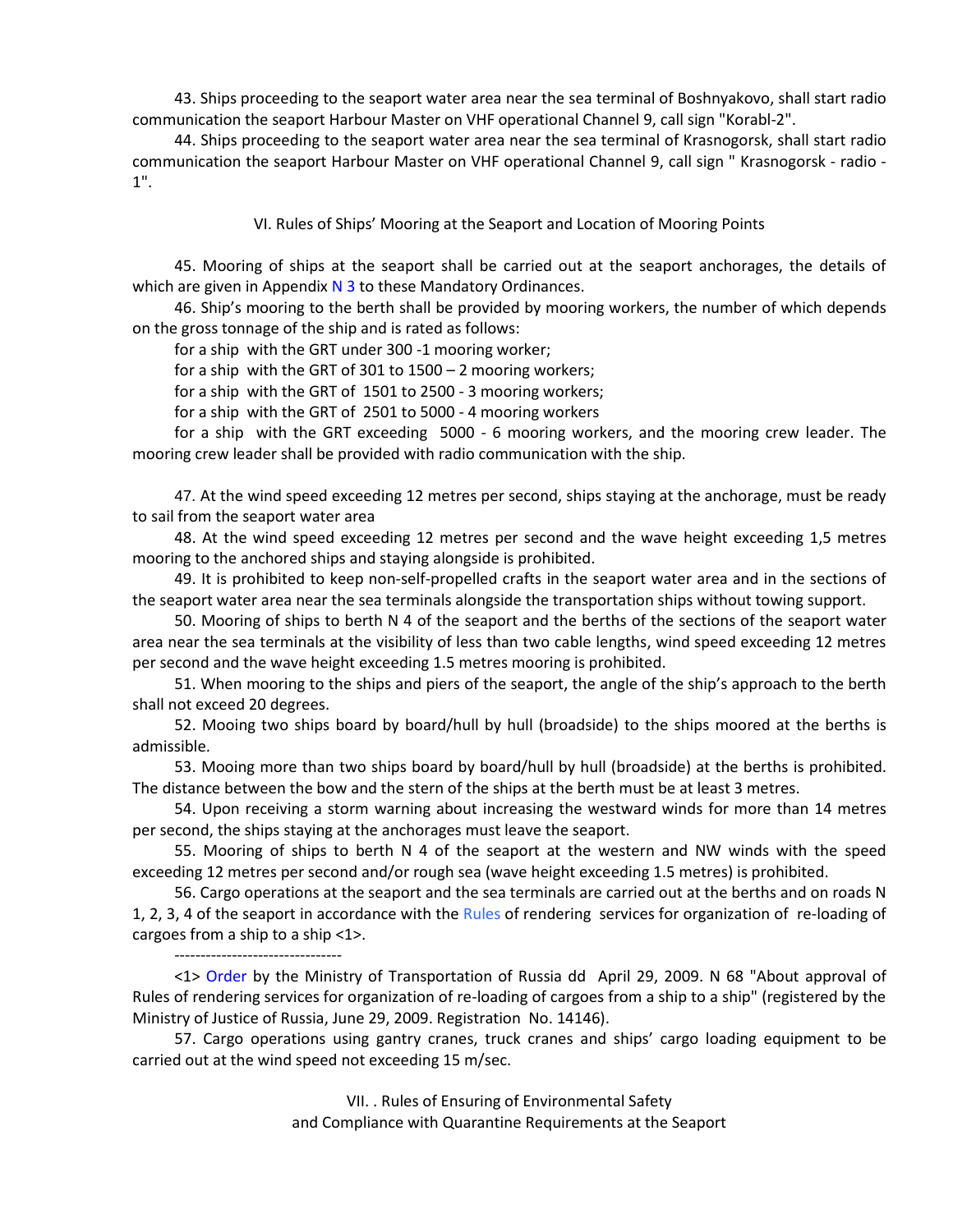58. The information about the seaport water area pollution shall be immediately transferred the Harbour Master of the seaport on VHF Channel 9 and include the following details:

time the oil/ oil product spill was revealed;

water and weather conditions (conditions of the sea, wind speed and direction, visibility);

kind of pollution and spread of the pollution area;

supposed pollution source.

59. Port fleet craft staying at the seaport dispose of oily and waste water into shore tanks or special truck. Disposal of garbage and other hazardous substances shall be carried out onshore into special containers.

60. The ship, on which a sick person with symptoms assuming extremely dangerous infection is revealed, shall proceed to anchor points N 3 of anchorage N 3 together with the crew, passengers and cargo, for anti-epidemic measures to be taken.

61. Dumping of isolated ballast at the seaport is allowed in case the ballast was taken or replaced at the Sea of Japan or the Sea of Okhotsk, at a distance of at least 200 nautical miles off the nearest shore and in the areas with the depth of the sea of at least 200 meters, what is confirmed by an entry in the ship's log.

> VIII. Rules of Using Special Communication Facilities within the Seaport Territory and Water Area

62. Ships staying in the seaport water area and at the seaport berths must keep non-stop radio watch on VHF Channels 9 and 16.

63. The information about additional communication facilities for information exchange, including phone numbers, shall be advised to the seafarers by the seaport Harbour Master.

64. Using the VHF Channels 6, 9, 14 and 16 for communication not related to navigational safety provisions and ship traffic control is prohibited.

65. Emergency cases or incidents related to the safety of stay, ships' navigation within the port water area or provision of human life safety at sea, shall be reported immediately to the seaport Harbour Master on operational VHF channels, the details of which are given in Appendix  $N$  2 to these Mandatory Ordinances.

> IX. Data of the Limits of Operational Zone of A2 Sea Area of Global Maritime Distress and Safety System in distress and for provision of safety

66. The seaport water area is included into operational zone of A2 GMDSS sea area.

67. Communication in A2 GMDSS sea area shall be provided by operation of the base station, situated on Plotskaya Mountain (46°38.40' N and 141°51.50' E), with the operational range of 165 nautical miles.

> X. Data of Technical Feasibility of the Seaport for Acceptance of Ships and that of Depths within the Seaport Water Area

68. The seaport accepts ships with the draught up to 15 metres and up to 200 metres long.

69. In the section of the sea water area near the sea terminal of Krasnogorsk, the seaport accepts ships with the draught up to 10 metres .

70. In the section of the sea water area in the inner harbour, the seaport accepts ships with the draught up to 2.6 metres.

71. In the section of the sea water area in the inner harbour, near the sea terminal of Boshnyakovo, the seaport accepts ships with the draught up to 2 metres.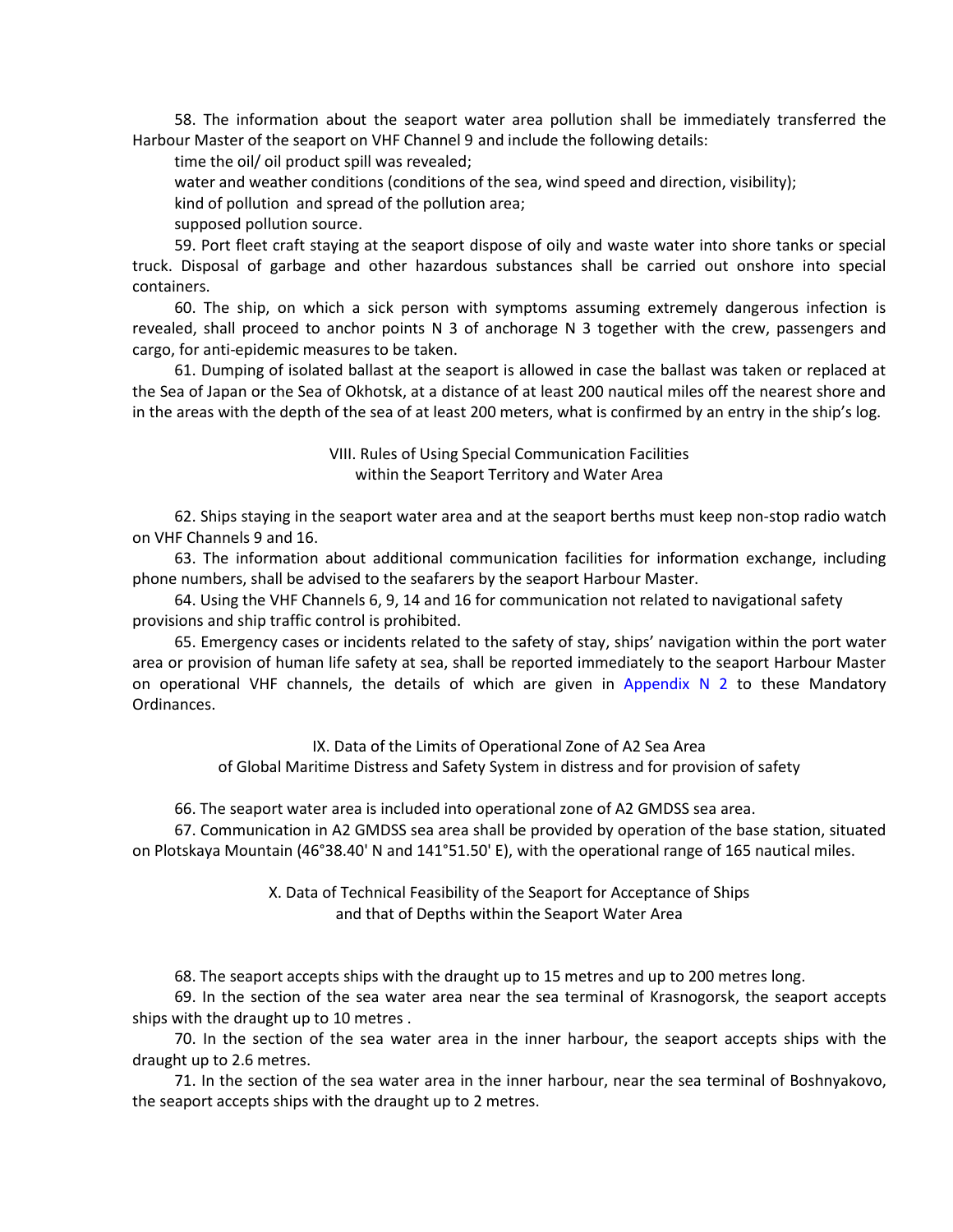72. In the section of the sea water area in the inner harbour of the Northern cargo area, near the sea terminal of Uglegorsk, the seaport accepts ships with the draught up to 1.8 metres.

73. In the section of the sea water area in the inner harbour of the Northern cargo area, near the sea terminal of Uglegorsk, the seaport accepts ships with the draught up to 2 metres.

74. In the section of the sea water area in the inner harbour of the seaport water area, near the sea terminal of Krasnogorsk, the seaport accepts ships with the draught up to 3 metres.

75. In the section of the seaport water area near berth N 4, the seaport accepts ships with the draught up to 4.5 metres.

76. The details of technical feasibility of the seaport for acceptance of ships is given in Appendix N 1 to these Mandatory Ordinances.

77. Data of actual depths in the seaport water area and at the seaport berths and that of maximum permissible draught of ships shall be brought to the seafarers' notice by the seaport Harbour Master annually and when changed.

XI. Data of Hazardous Cargo Handling

78. Handling operations with cargoes of Hazard Classes 3 and 4 according to the classification of the International Maritime Organization, are carried out within the seaport water area.

> XII. Data of Transmission of Information by Captains of Ships Staying at the Seaport, in Case of Hazard of Unlawful Interference at the Seaport

79. In case of hazard of unlawful interference at the seaport, the ship's master or a security officer shall immediately inform the port facility security officer and the seaport Harbour Master.

80. The seaport Harbour Master shall be provided with the information about the level of security of the port facilities and the level of security of ships staying at the seaport, as well as about any changes in their security levels.

81. Alerting about a hazard of unlawful interference at the seaport and changing the ship security level, as well as confirmation of receiving the above alerts shall be carried out immediately from the moment of occurrence of the circumstances specified in the alerts on the VHF channels.

82. All incidents related to detection of suspicious items or explosive devices, signs of preparation and performance of acts of unlawful interference, facts of unauthorized access to ships, upon receiving any information about preparation of preparation of terrorist acts, as well as about all breaches of the established order or suspicious persons at the seaport, masters of ships staying at the seaport shall immediately report the seaport Habour Master, the port facility security officer on the VHF operation channels and using additional communication aids advised to persons concerned by the seaport Harbour Master.

XIII. Data of Transmission of Navigational and Hydro-meteorological Information to the Captains of Ships Staying at the Seaport

83. The navigational and hydro-meteorological information shall be transferred to the ships staying at the seaport daily at 20.00HRS LT on VHF Channel 9.

84. Urgent navigational and hydro-meteorological information and storm warnings shall be transferred to the masters of ships staying at the seaport berths on VHF Channel 9 immediately.

85. Very important messages and storm warnings shall be transferred preliminary on VHF Channel 16.

86. Ships shall confirm receiving the alerts and storm warnings.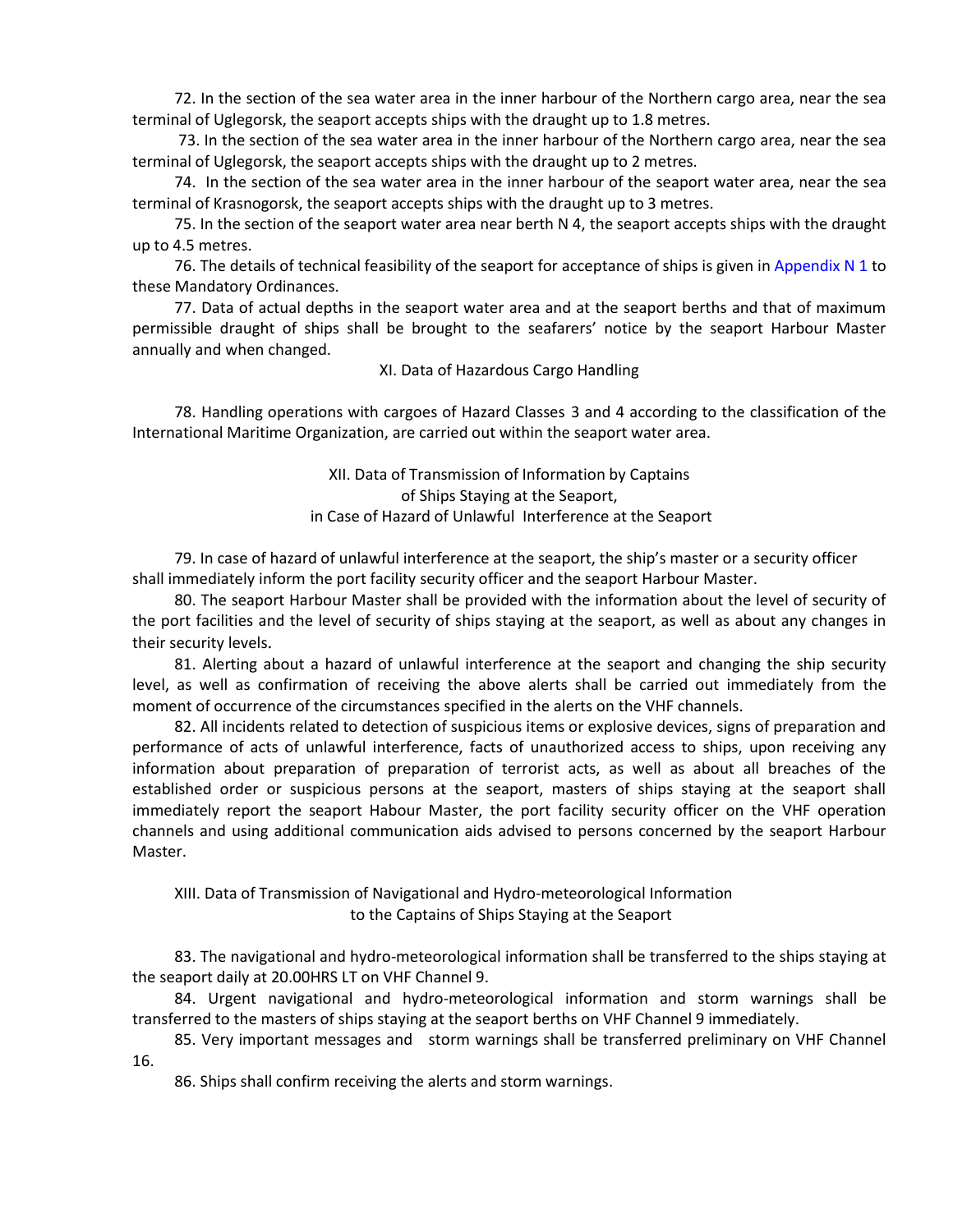Appendix N 1 to the Mandatory Ordinances (ii. 7, 76)

| <b>Berths</b>               |                  | <b>Berth location</b> |              | Berth feasibility   |
|-----------------------------|------------------|-----------------------|--------------|---------------------|
|                             | northern         | eastern               | Berth length | Depth at the berth, |
|                             | latitude         | longitude             | (metres)     | (effective,         |
|                             |                  |                       |              | metres)             |
| $\mathbf{1}$                | $\overline{2}$   | $\overline{3}$        | $\sqrt{4}$   | 5                   |
| Berth N 1                   | Beginning        | Beginning             | 60           | 4                   |
| Eastern                     | of the berth     | of the berth          |              |                     |
| Boot basin quay             | 49°09.64'.       | 142°03.13'.           |              |                     |
|                             | End              | End                   |              |                     |
|                             | of the berth     | of the berth          |              |                     |
|                             | 49°09.66'        | 142°03.17'            |              |                     |
| Berth N 2                   | Beginning        | Beginning             | 60           | 4                   |
| Eastern                     | of the berth     | of the berth          |              |                     |
| Boot basin quay             | 49°09.66'.       | 142°03.17'.           |              |                     |
|                             | End              | End                   |              |                     |
|                             | of the berth     | of the berth          |              |                     |
|                             | 49°09.69'        | 142°03.21'            |              |                     |
| Berth $N3$                  | <b>Beginning</b> | Beginning             | 60           | 4                   |
| Eastern                     | of the berth     | of the berth          |              |                     |
| Boot basin quay             | 49°09.69'.       | 142°03.21'.           |              |                     |
|                             | End              | End                   |              |                     |
|                             | of the berth     | of the berth          |              |                     |
|                             | 49°09.71'        | 142°03.24'            |              |                     |
| Berth N 4                   | Beginning        | Beginning             | 152          | 5                   |
| Coal-loading warf           | of the berth     | of the berth          |              |                     |
|                             | 49°09.74'.       | 142°03.25'.           |              |                     |
|                             | End              | End                   |              |                     |
|                             | of the berth     | of the berth          |              |                     |
|                             | 49°09.77'        | 142°03.14'            |              |                     |
| Sea terminal of Boshnyakovo |                  |                       |              |                     |
| Berth N 1                   | Beginning        | Beginning             | 55           | 3, 2                |
| Southern                    | of the berth     | of the berth          |              |                     |
| quay wall of the boot basin | 49°38.79'.       | 142°09.59'.           |              |                     |
|                             | End              | End                   |              |                     |
|                             | of the berth     | of the berth          |              |                     |
|                             | 49°38.78'        | 142°09.63'            |              |                     |
| Berth N 2                   | <b>Beginning</b> | Beginning             | 55           | 3, 2                |
| Southern                    | of the berth     | of the berth          |              |                     |
| quay wall of the boot basin | 49°38.78'.       | 142°09.63'.           |              |                     |
|                             | End              | End                   |              |                     |

# DETAILS OF TECHNICAL FEASIBILITIES OF THE SEAPORT FOR ACCEPTANCE OF SHIPS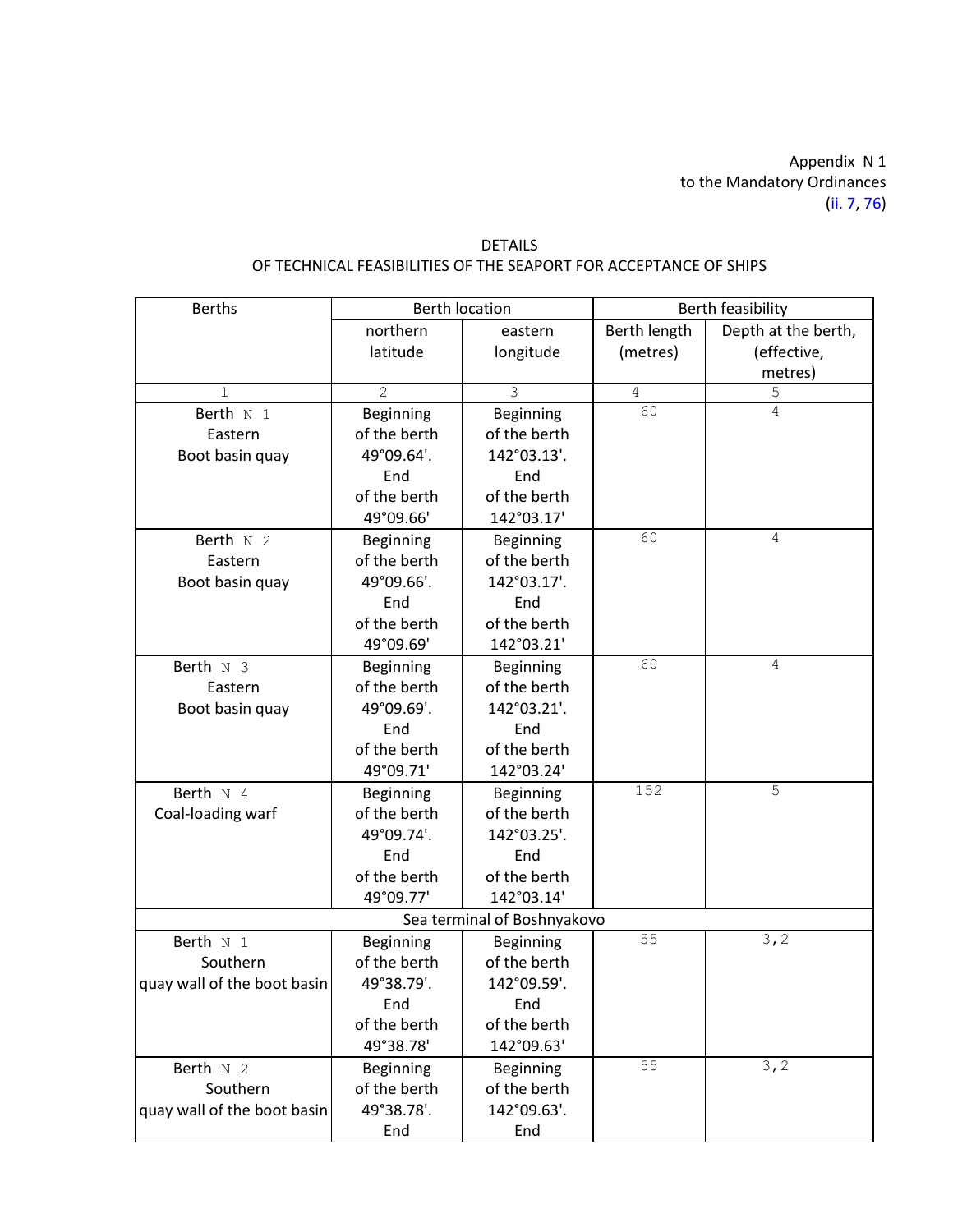|                                                      | of the berth<br>49°38.78'                      | of the berth<br>142°09.74'                      |       |      |
|------------------------------------------------------|------------------------------------------------|-------------------------------------------------|-------|------|
| Berth N 3<br>Southern<br>quay wall of the boot basin | Beginning<br>of the berth<br>49°38.78'.<br>End | Beginning<br>of the berth<br>142°09.74'.<br>End | 55    | 3, 2 |
|                                                      | of the berth<br>49°38.78'                      | of the berth<br>142°09.80'                      |       |      |
| Berth $N$ 4                                          | Beginning                                      | Beginning                                       | 60    | 3, 2 |
| Eastern                                              | of the berth                                   | of the berth                                    |       |      |
| quay wall of the boot basin                          | 49°38.80'.                                     | 142°09.80'.                                     |       |      |
|                                                      | End                                            | End                                             |       |      |
|                                                      | of the berth                                   | of the berth                                    |       |      |
|                                                      | 49°38.84'                                      | 142°09.80'                                      |       |      |
| Berth N 5                                            | Beginning                                      | Beginning                                       | 60    | 3, 2 |
| Eastern                                              | of the berth                                   | of the berth                                    |       |      |
| quay wall of the boot basin                          | 49°38.84'.                                     | 142°09.80'.                                     |       |      |
|                                                      | End                                            | End                                             |       |      |
|                                                      | of the berth                                   | of the berth                                    |       |      |
|                                                      | 49°38.89'                                      | 142°09.80'                                      |       |      |
| Berth $N$ 6                                          | <b>Beginning</b>                               | <b>Beginning</b>                                | 70    | 3, 2 |
| Northern                                             | of the berth                                   | of the berth                                    |       |      |
| quay wall of the boot basin                          | 49°38.89'                                      | 142°09.80'.                                     |       |      |
|                                                      | End                                            | End                                             |       |      |
|                                                      | of the berth                                   | of the berth                                    |       |      |
|                                                      | 49°38.89'                                      | 142°09.77'                                      |       |      |
| Berth N7                                             | <b>Beginning</b>                               | <b>Beginning</b>                                | 70    | 3, 2 |
| Northern                                             | of the berth                                   | of the berth                                    |       |      |
| quay wall of the boot basin                          | 49°38.89'.                                     | 142°09.77'.                                     |       |      |
|                                                      | End                                            | End                                             |       |      |
|                                                      | of the berth                                   | of the berth                                    |       |      |
|                                                      | 49°38.90'                                      | 142°09.62'                                      |       |      |
|                                                      |                                                | Sea Terminal of Uglegorsk                       |       |      |
|                                                      |                                                | Boot basin of the Southern cargo area           |       |      |
| Berth N 1                                            | Beginning                                      | Beginning                                       | 44,5  | 2, 7 |
| Eastern                                              | of the berth                                   | of the berth                                    |       |      |
| boot basin quay                                      | 49°03.57'.                                     | 142°01.71'.                                     |       |      |
|                                                      | End                                            | End                                             |       |      |
|                                                      | of the berth                                   | of the berth                                    |       |      |
|                                                      | 49°03.54'                                      | 142°01.72'                                      |       |      |
|                                                      |                                                |                                                 | 44    | 2, 7 |
| Berth $N2$                                           | Beginning                                      | Beginning                                       |       |      |
| Eastern                                              | of the berth<br>49°03.54'.                     | of the berth<br>142°01.72'.                     |       |      |
| boot basin quay                                      |                                                |                                                 |       |      |
|                                                      | End<br>of the berth                            | End<br>of the berth                             |       |      |
|                                                      |                                                |                                                 |       |      |
|                                                      | 49°03.52'                                      | 142°01.73'                                      | 60, 5 |      |
| Berth N 3                                            | Beginning                                      | Beginning                                       |       | 2, 7 |
| Eastern                                              | of the berth                                   | of the berth                                    |       |      |
| boot basin quay                                      | 49°03.52'.                                     | 142°01.73'.                                     |       |      |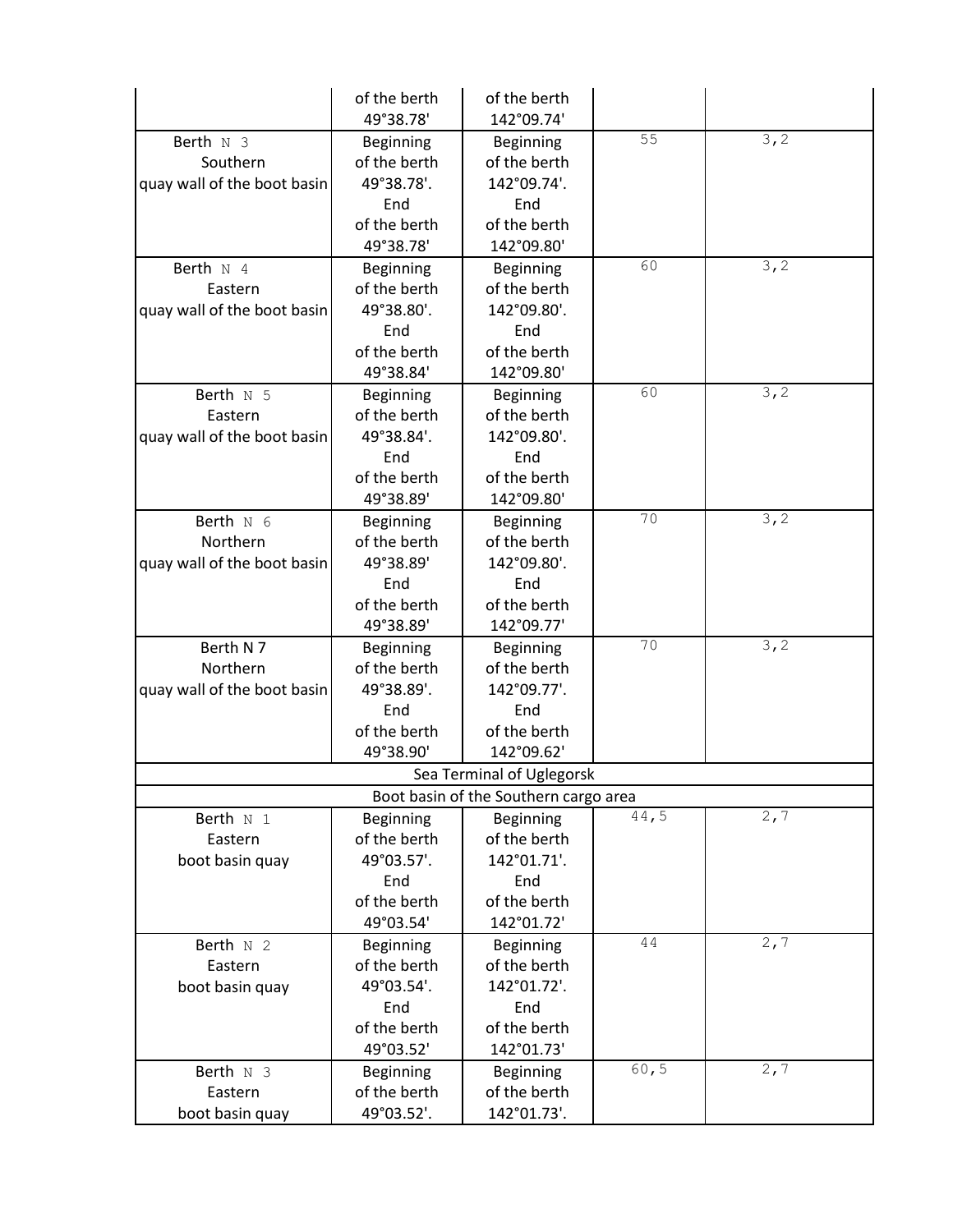|                            | End              | End                                   |        |      |
|----------------------------|------------------|---------------------------------------|--------|------|
|                            | of the berth     | of the berth                          |        |      |
|                            | 49°03.49'        | 142°01.73'                            |        |      |
| Berth $N$ 4                | <b>Beginning</b> | <b>Beginning</b>                      | 60     | 2, 7 |
| Eastern                    | of the berth     | of the berth                          |        |      |
| boot basin quay            | 49°03.49'.       | 142°01.73'.                           |        |      |
|                            | End              | End                                   |        |      |
|                            | of the berth     | of the berth                          |        |      |
|                            | 49°03.46'        | 142°01.73'                            |        |      |
| Berth $N$ 5                | Beginning        | <b>Beginning</b>                      | 62, 4  | 2, 7 |
| Southern                   | of the berth     | of the berth                          |        |      |
| boot basin quay            | 49°03.46'.       | 142°01.73'.                           |        |      |
|                            | End              | End                                   |        |      |
|                            | of the berth     | of the berth                          |        |      |
|                            | 49°03.43'        | 142°01.70'                            |        |      |
| Berth $N$ 6                | Beginning        | <b>Beginning</b>                      | 74,6   | 2,7  |
| Northern                   | of the berth     | of the berth                          |        |      |
| boot basin quay            | 49°03.57'.       | 142°01.65'.                           |        |      |
|                            | End              | End                                   |        |      |
|                            | of the berth     | of the berth                          |        |      |
|                            | 49°03.57'        | 142°01.71'                            |        |      |
|                            |                  |                                       |        |      |
|                            |                  | Boot basin of the Northern cargo area | 55     | 1,8  |
| Berth N 1                  | Beginning        | <b>Beginning</b>                      |        |      |
| South-eastern              | of the berth     | of the berth                          |        |      |
| wall of the Northern boot  | 49°04.57'.       | 142°01.81'.                           |        |      |
| basin                      | End              | End                                   |        |      |
|                            | of the berth     | of the berth                          |        |      |
|                            | 49°04.59'        | 142°01.83'                            |        |      |
| Berth $N2$                 | <b>Beginning</b> | <b>Beginning</b>                      | 55     | 1,8  |
| South-eastern              | of the berth     | of the berth                          |        |      |
| wall of the Northern boot  | 49°04.59'.       | 142°01.83'.                           |        |      |
| basin                      | End              | End                                   |        |      |
|                            | of the berth     | of the berth                          |        |      |
|                            | 49°04.62'        | 142°01.85'                            |        |      |
| Berth N 3                  | <b>Beginning</b> | Beginning                             | 54     | 1, 8 |
| South-eastern              | of the berth     | of the berth                          |        |      |
| wall of the Northern boot  | 49°04.62'.       | 142°01.85'.                           |        |      |
| basin                      | End              | End                                   |        |      |
|                            | of the berth     | of the berth                          |        |      |
|                            | 49°04.65'        | 142°01.86'                            |        |      |
| Berth N 4                  | Beginning        | Beginning                             | 51     | 1,8  |
| Pier of South-eastern      | of the berth     | of the berth                          |        |      |
| wall of the Northern basin | 49°04.65'.       | 142°01.86'.                           |        |      |
|                            | End              | End                                   |        |      |
|                            | of the berth     | of the berth                          |        |      |
|                            | 49°04.66'        | 142°01.82'                            |        |      |
| Berth N 5                  | Beginning        | <b>Beginning</b>                      | $51\,$ | 1,8  |
| Pier of South-eastern      | of the berth     | of the berth                          |        |      |
| wall of the Northern boot  | 49°04.66'.       | 142°01.83'.                           |        |      |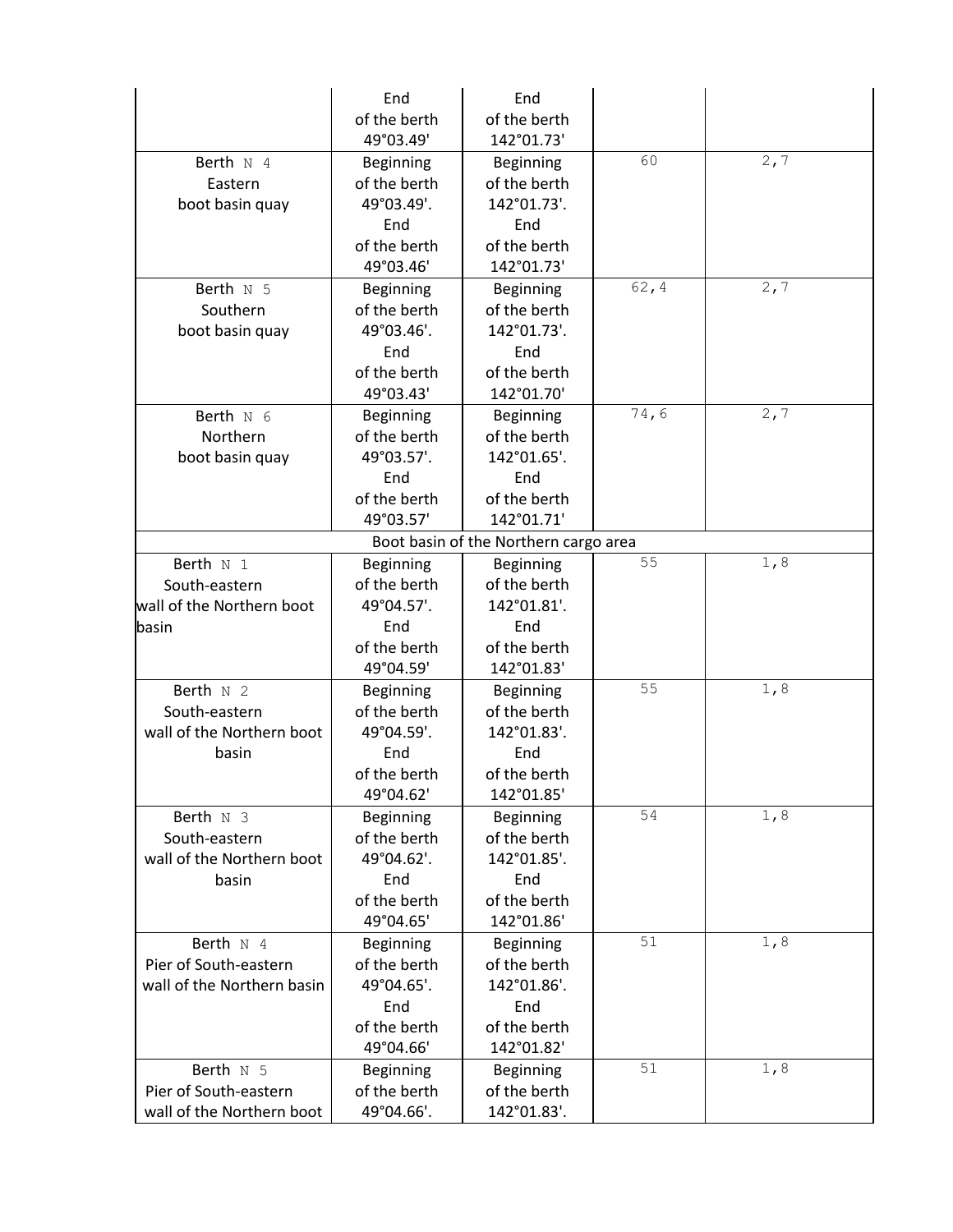| basin                       | End              | End                 |       |      |  |
|-----------------------------|------------------|---------------------|-------|------|--|
|                             | of the berth     | of the berth        |       |      |  |
|                             | 49°04.65'        | 142°01.87'          |       |      |  |
| Berth N 6                   | <b>Beginning</b> | Beginning           | 80    | 1,8  |  |
| South-eastern               | of the berth     | of the berth        |       |      |  |
| quay wall of the Northern   | 49°04.65'.       | 142°01.87'.         |       |      |  |
| boot basin                  | End              | End                 |       |      |  |
|                             | of the berth     | of the berth        |       |      |  |
|                             | 49°04.69'        | 142°01.89'          |       |      |  |
| Berth N 7                   | Beginning        | <b>Beginning</b>    | 4     | 1, 8 |  |
| Northern quay wall of the   | of the berth     | of the berth        |       |      |  |
| Northern basin              | 49°04.69'.       | 142°01.89'.         |       |      |  |
|                             | End              | End                 |       |      |  |
|                             | of the berth     | of the berth        |       |      |  |
|                             | 49°04.71'        | 142°01.84'          |       |      |  |
|                             |                  | The Uglegorka River |       |      |  |
| Berth N 8                   | <b>Beginning</b> | <b>Beginning</b>    | 93, 2 | 1, 8 |  |
| The Uglegorka River bed     | of the berth     | of the berth        |       |      |  |
|                             | 49°05.89'.       | 142°02.38'.         |       |      |  |
|                             | End              | End                 |       |      |  |
|                             | of the berth     | of the berth        |       |      |  |
|                             | 49°05.90'        | 142°02.42'          |       |      |  |
| Sea terminal of Krasnogorsk |                  |                     |       |      |  |
| Berth N 1                   | Beginning        | <b>Beginning</b>    | 128   | 3, 5 |  |
| Eastern                     | of the berth     | of the berth        |       |      |  |
| quay wall of the basin      | 48°24.60'.       | 142°05.50'.         |       |      |  |
|                             | End              | End                 |       |      |  |
|                             | of the berth     | of the berth        |       |      |  |
|                             | 48°24.70'        | 142°05.30'          |       |      |  |
| Berth N 2                   | <b>Beginning</b> | Beginning           | 160   | 3, 5 |  |
| Eastern                     | of the berth     | of the berth        |       |      |  |
| quay wall of the basin      | 48°24.76'.       | 142°05.40'.         |       |      |  |
|                             | End              | End                 |       |      |  |
|                             | of the berth     | of the berth        |       |      |  |
|                             | 48°24.80'        | 142°05.40'          |       |      |  |
| Berth N 3                   | Beginning        | <b>Beginning</b>    | 128,5 | 3, 5 |  |
| Eastern                     | of the berth     | of the berth        |       |      |  |
| quay wall of the boot basin | 48°24.83'.       | 142°05.37'.         |       |      |  |
|                             | End              | End                 |       |      |  |
|                             | of the berth     | of the berth        |       |      |  |
|                             | 48°24.85'        | 142°05.37'          |       |      |  |
| Berth $N$ 4                 | Beginning        | <b>Beginning</b>    | 85    | 3, 5 |  |
| Eastern                     | of the berth     | of the berth        |       |      |  |
| quay wall of the boot basin | 48°24.87'.       | 142°05.36'.         |       |      |  |
|                             | End              | End                 |       |      |  |
|                             | of the berth     | of the berth        |       |      |  |
|                             | 48°24.90'        | 142°05.38'          |       |      |  |
|                             |                  |                     |       |      |  |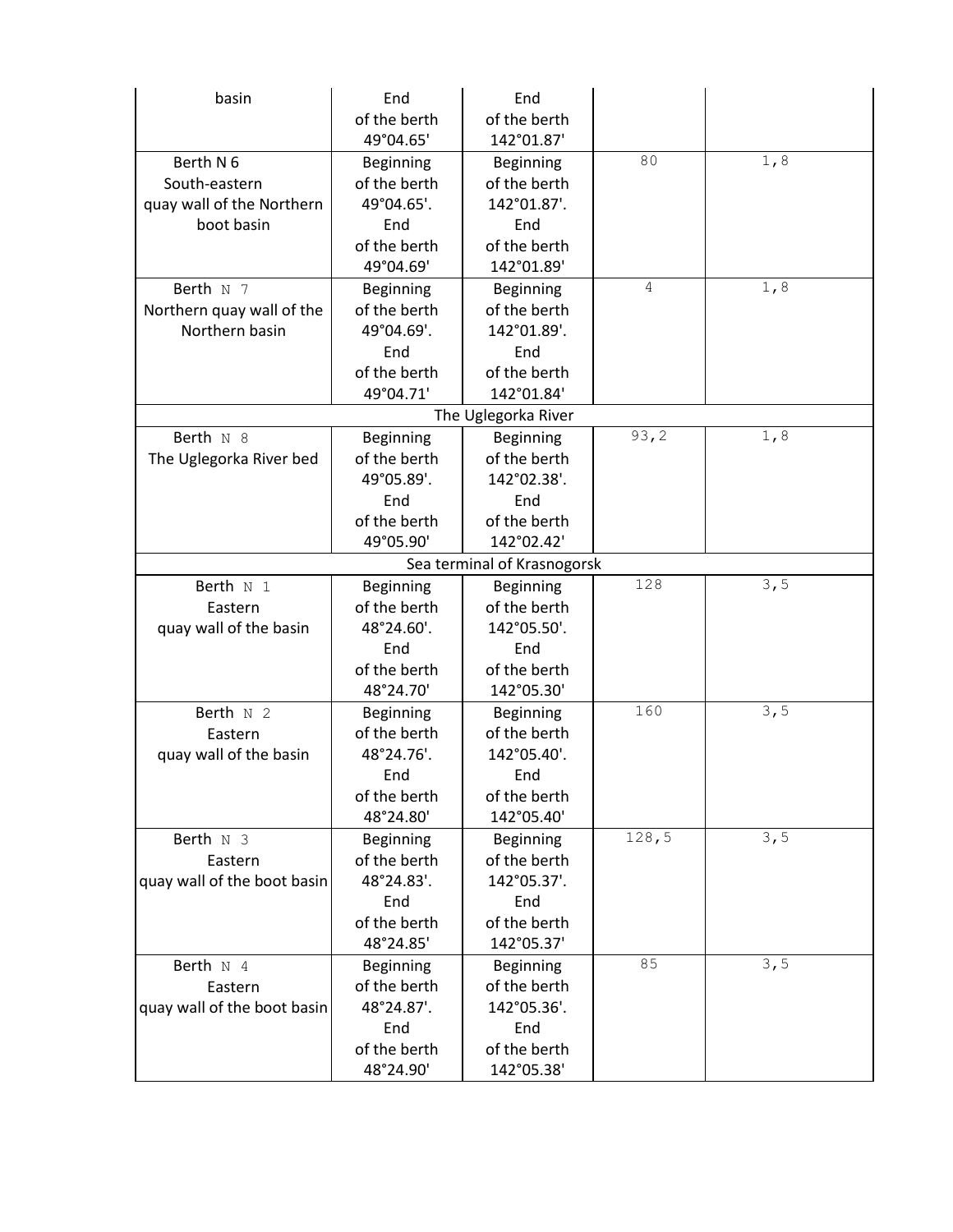# Appendix N 2 to the Mandatory Ordinances (ii. 15, 65)

| Subscriber                               | <b>VHF</b> channels |           | Call sign          |
|------------------------------------------|---------------------|-----------|--------------------|
|                                          | Calling channel     | Operating |                    |
|                                          |                     | channel   |                    |
| Inspection of State Port Control         | 16                  | 9         | Korabl             |
| Dispatcher of the seaport                | 16                  | 13        | Dispatcher         |
| <b>Pilot Service</b>                     | 16                  | 6         | Lotsman-Shakhtersk |
| Inspection of State Port Control of the  | 16                  | 9         | Korabl-2           |
| sea terminal of Boshnyakovo              |                     |           |                    |
| Dispatcher of the seaport in the area of | 16                  | 9         | Boshnyakovo -      |
| the sea terminal of Boshnyakovo          |                     |           | radio-1            |
| Inspection of State Port Control of the  | 16                  | 9         | Uglegorsk -        |
| sea terminal of Uglegorsk                |                     |           | radio -5           |
| Dispatcher of the seaport in the area of | 16                  | 9         | Uglegorsk -        |
| the sea terminal of Uglegorsk            |                     |           | radio -3           |
| Inspection of State Port Control of the  | 16                  | 9         | Krasnogorsk -      |
| sea terminal of Krasnogorsk              |                     |           | radio -1           |
| Dispatcher of the seaport in the area of | 16                  | 14        | Krasnogorsk -      |
| the sea terminal Krasnogorsk             |                     |           | radio -2           |

### DETAILS OF VERY HIGH FREQUENCY CHANNELS OF THE SEAPORT

Appendix N 3 to the Mandatory Ordinances (ii. 16, 45)

### DETAILS OF ANCHORAGES OF THE SEAPORT

Anchorage N 1 of the seaport water area is limited by straight lines connecting the following coordinate points one by one:

N 1 49°09.88' N and 142°03.00' E; N 2 49°09.88' N and 141°01.90' E; N 3 49°10.67' N and 142°01.00' E; N 4 49°11.10' N and 142°01.00' E; N 5 49°11.10' N and 142°03.00' E.

At the anchorage, anchor points N 1 to 4 are situated with the centres in the following coordinates: N 1 49°11.00' N and 142°01.30' E; N 2 49°10,62' N and 142°02.50' E;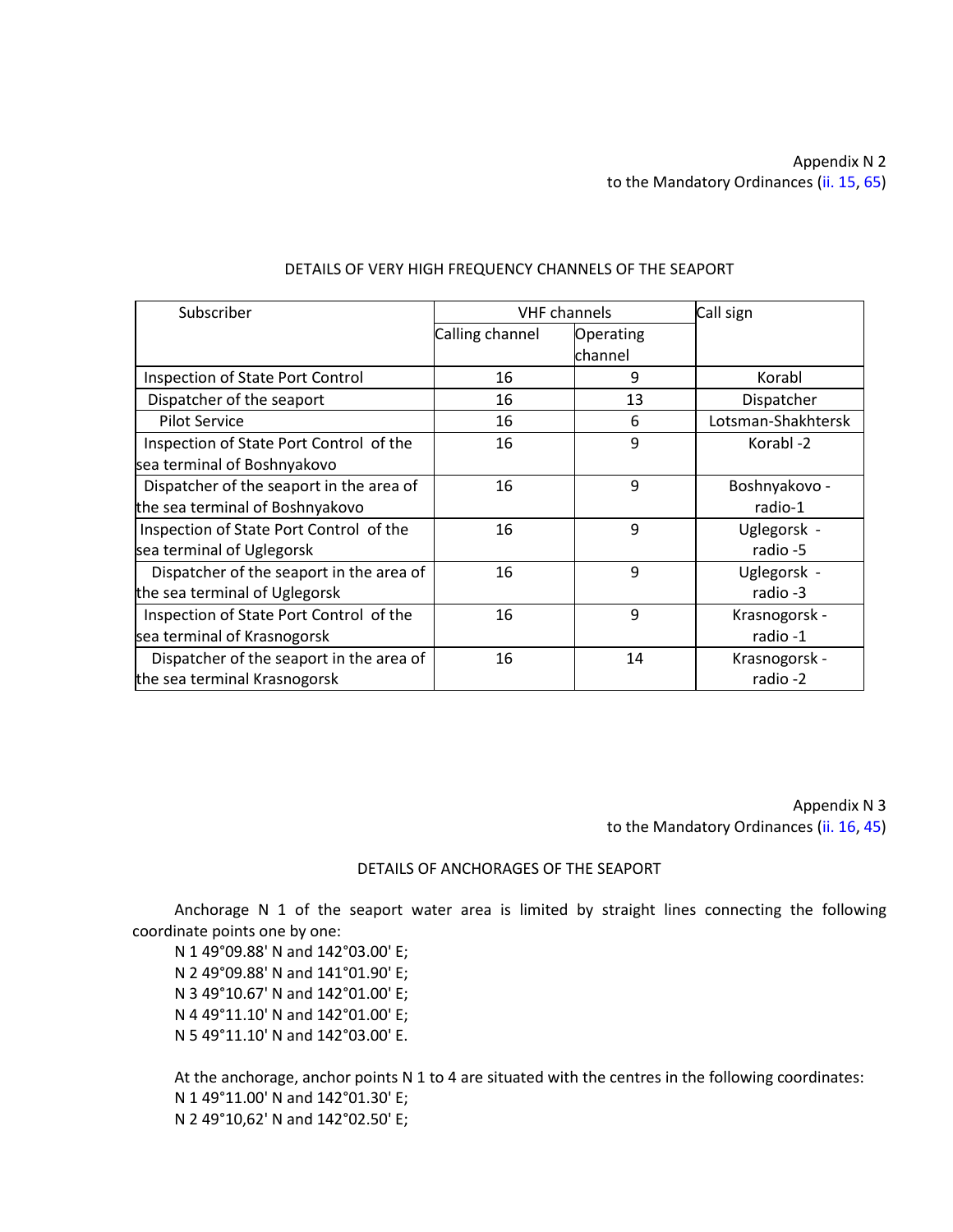N 3 49°10.33' N and 142°02.50' E; N 4 49°10.00' N and 142°02.00' E.

Anchorage N 2 in the section of the seaport water area near the sea terminal of Boshnyakovo is limited by straight lines connecting the following coordinate points one by one:

N 1 49°38.80' N and 142°08.30' E; N 2 49°38.20' N and 142°08.30' E; N 3 49°39.00' N and 142°06.93' E; N 4 49°38.00' N and 142°06.93' E.

At the anchorage, anchor points N 1 to 6 are situated with the centres in the following coordinates:

N 1 49°38.70' N and 142°08.17' E; N 2 49°38.30' N and 142°08.17' E; N 3 49°38.75' N and 142°07.50' E; N 4 49°38.25' N and 142°07.50' E; N 5 49°38.83' N and 142°07.00' E; N 6 49°38.17' N and 142°07.00' E. N 1 49°04.55' N and 142°01.00' E; N 2 49°04.50' N and 141°59.00' E;

Anchorage N 3 in the section of the seaport water area near the sea terminal of Uglegorsk is limited by straight lines connecting the following coordinate points one by one:

N 3 49°06.00' N and 141°59.00' E; N 4 49°05.66' N and 142°01.00' E.

At the anchorage, anchor points N  $1 - 5$ , 7, 8 are situated with the centres in the following coordinates:

N 1 49°05.63' N and 142°00.60' E; N 2 49°05.30' N and 142°00.83' E; N 3 49°05.20' N and 142°00.28' E; N 4 49°04.92' N and 142°00.00' E; N 5 49°04.80' N and 142°00.50' E; N 7 49°05.65' N and 142°00.12' E; N 8 49°05.32' N and 141°59.52' E.

Anchorage N 4 in the section of the seaport water area near the sea terminal of Uglegorsk is limited by straight lines connecting the following coordinate points one by one:

N 1 49°02.70' N and 142°00.70' E; N 2 49°02.70' N and 141°59.60' E; N 3 49°03.30' N and 141°59.60' E; N 4 49°03.30' N and 142°00.70' E.

At the anchorage, anchor point N 6 is situated with the centre in the following coordinates: N 6 49°03.20' N and 142°00.58' E.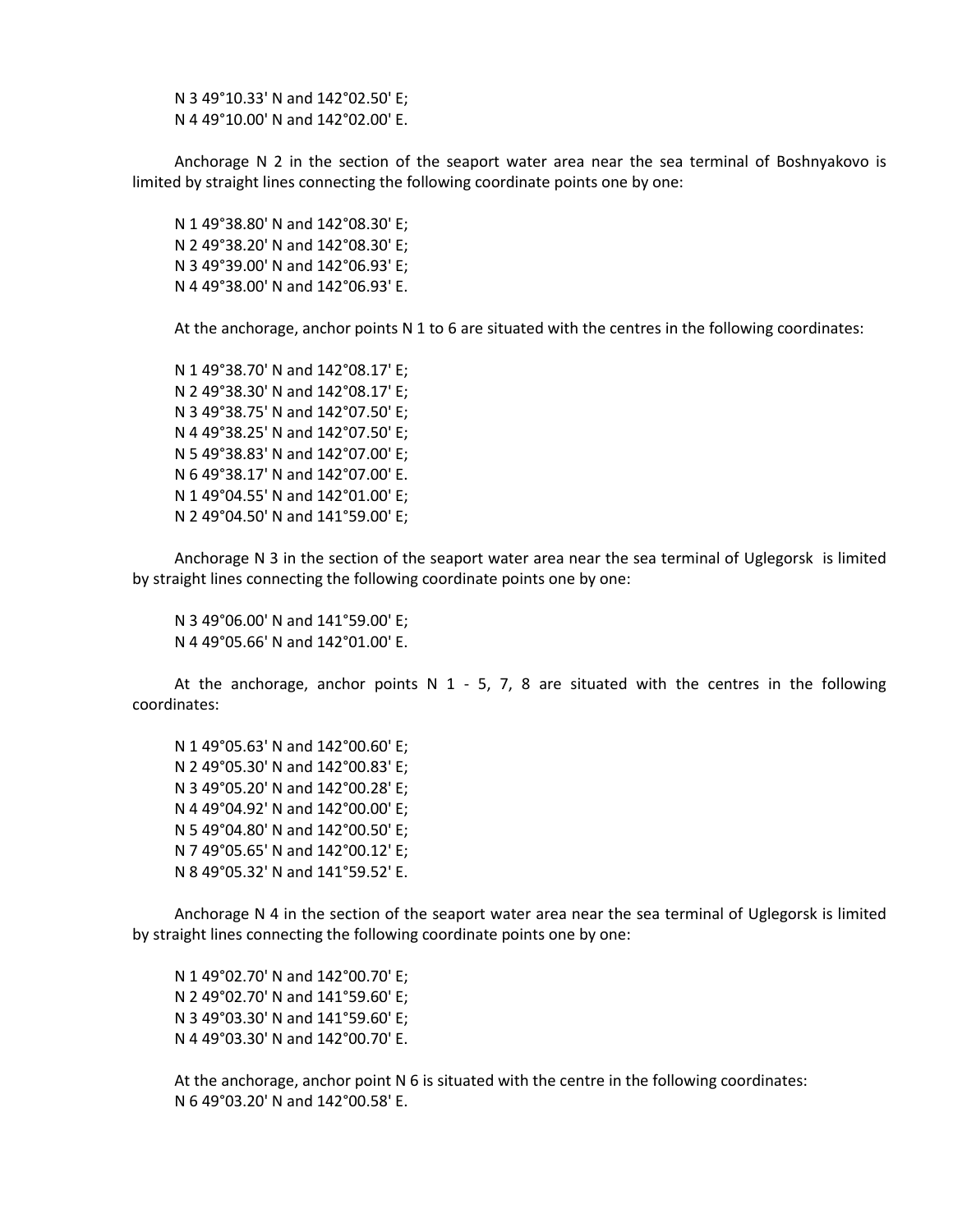Anchorage N 5 in the section of the seaport water area near the sea terminal of Krasnogorsk is limited by straight lines connecting the following coordinate points one by one:

N 1 48°24.00' N and 142°03.80' E; N 2 48°24.60' N and 142°03.60' E; N 3 48°25.00' N and 142°03.80' E; N 4 48°24.00' N and 142°04.60' E.

At the anchorage, anchor points N 1 - 4 are situated with the centres in the following coordinates:

N 1 48°24.80' N and 142°03.80' E; N 2 48°24.40' N and 142°03.70' E; N 3 48°24.10' N and 142°03.90' E; N 4 48°24.10' N and 142°04.30' E.

> Appendix N 4 to the Mandatory Ordinances (i. 19)

#### DETAILS

#### OF THE COMPULSORY SHIP PILOTAGE AREA AT THE SEAPORT

The compulsory ship pilotage area at the seaport is limited by the straight lines connecting the coordinate points one by one:

N 1 49°09.63' N and 142°03.12' E; N 2 49°09.63' N and 142°02.50' E; N 3 49°10.00' N and 142°02.50' E; N 4 49°10.00' N and 142°03.27' E; N 5 49°09.72' N and 142°03.27' E.

> Appendix N 5 to the Mandatory Ordinances (i. 20)

# DATA OF MINIMUM NUMBER AND CAPACITY OF TUGBOATS FOR SHIPS' MOORING OPERATIONS AT THE SEAPORT

|                   | Ship's dead weight (tons) Minimum number of tugboats and their minimum capacity in kilowatt |                |  |
|-------------------|---------------------------------------------------------------------------------------------|----------------|--|
|                   | mooring                                                                                     | unmooring      |  |
| 500 to 2 000      | $1 \times 220$                                                                              | $1 \times 220$ |  |
| 2 001 to 5 000    | $2 \times 220$                                                                              | $2 \times 220$ |  |
| <b>Over</b> 5 000 | 2 x 882                                                                                     | 2 x 882        |  |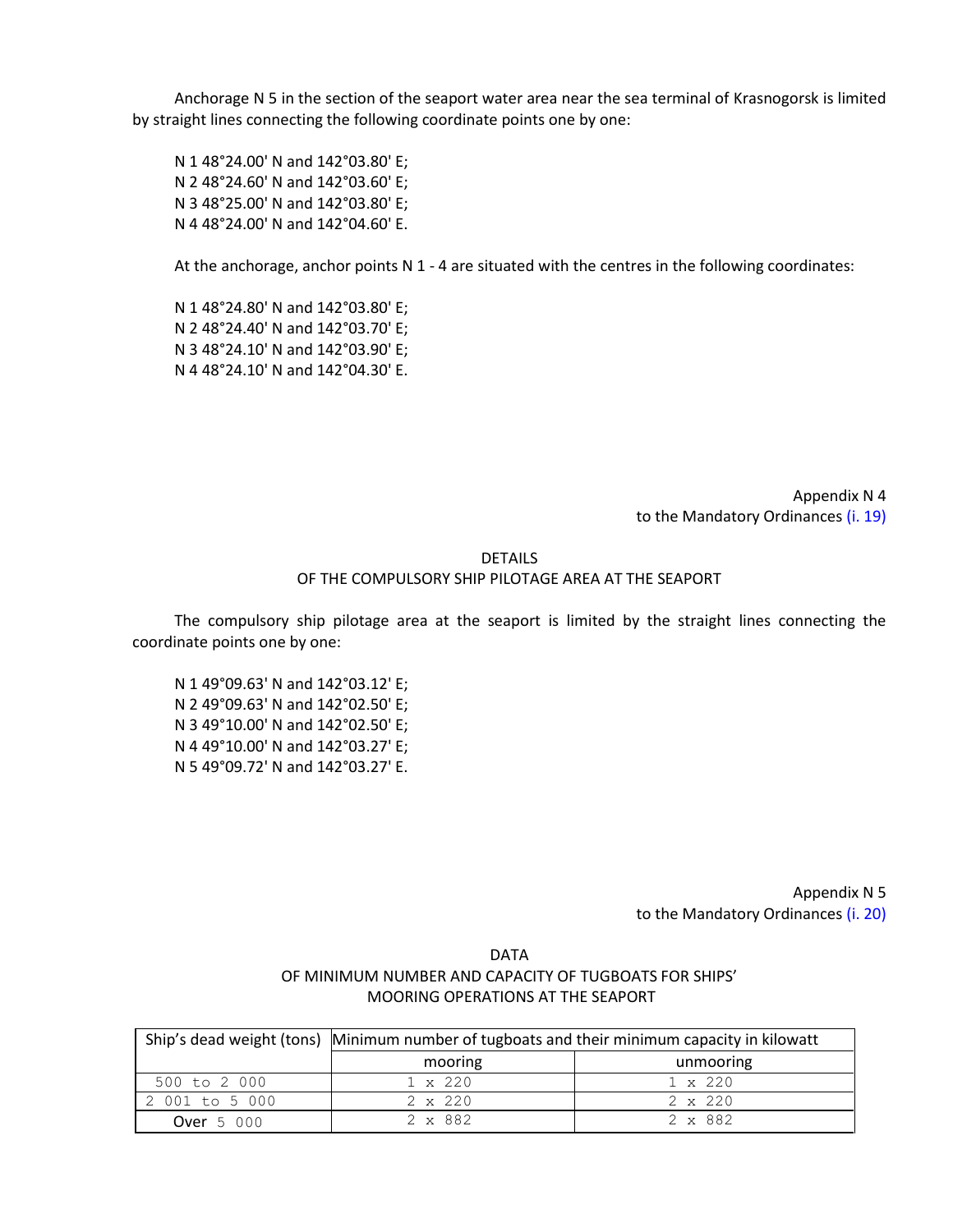## Appendix N 6 to the Mandatory Ordinances (i. 21)

#### DETAILS OF THE SEAPORT WATER AREA SECTIONS AND TERMINALS

1. Road N 1 (water area) of the seaport – the road boundary goes along the bearing line of 240° from the mark on the end of the Southern breakwater to the point of intersection with the circular arc, with the radius of 2 miles from the same mark and further along this arc to the point of intersection with the bearing line of 0°, going from the point of 49°09.71' N and 142°03.35' E and further southward to this point, then westward along the coast line to the root of the northern breakwater, then along the outer edge of the breakwater to its end and further along the straight line to the end of the southern breakwater.

2. The seaport boot basin is limited by the following hydraulic facilities: Southern breakwater, Eastern quay and Western breakwater.

3. The inner harbour (the boot basin water area) – the inner harbour boundary goes along the inner edge of the southern breakwater to the coast line and further on and along the cordons of the boot basin quays to the root of the northern breakwater, and then along the inner edge to the end and further along the straight line to the NW end of the southern breakwater.

#### Sea terminal of Uglegorsk

1. Road N 2 (water area) of the sea terminal of Uglegorsk - the road boundary goes from the mark on the end of the southern breakwater of the Northern cargo area boot basin, along the coast line SSW-ward to the Southern cargo area, then along the inner boundary of the sea water area of the Southern cargo area and further to the point of 49°03.20' N and 142°01.70' E. And then it goes along the circular arc, with the radius of 1.4 nautical miles, with the centre on the end of the southern breakwater of the Northern cargo area boot basin, to the point of intersection with the coast line, then along the coast line and northern and southern dams of the Uglegorka River SSW-ward to the root of the northern breakwater of the Northern cargo area boot basin and further along the outer edge of the breakwater to its end and further along the straight line to the end of the southern breakwater of the Northern cargo area boot basin.

2. The boot basin of the Southern cargo area of the sea terminal of Uglegorsk is limited by the following hydraulic facilities: Southern breakwater, Northern quay, Eastern quay and Western breakwater.

3. The boot basin of the Northern cargo area of the sea terminal of Uglegorsk is limited by the following hydraulic facilities: Southern breakwater, berths N 1, 2, 3, 4, 5, 6, 7 and Western breakwater.

4. The inner harbour (the boot basin water area) of the Northern cargo area is the water area of the boot basin of the Northern cargo area, limited by the Northern and Southern breakwaters and the cordons of the quays.

5. The inner harbour (the boot basin water area) of the Southern cargo area is the water area of the boot basin of the Southern cargo area, limited by the Northern and Southern breakwaters and the cordons of the quays.

6. The water area at berth N 8 includes the estuary of the Uglegorka River from the end of the northern and southern dams to the end point of berth N 8 up the stream.

Sea terminal of Boshnyakovo